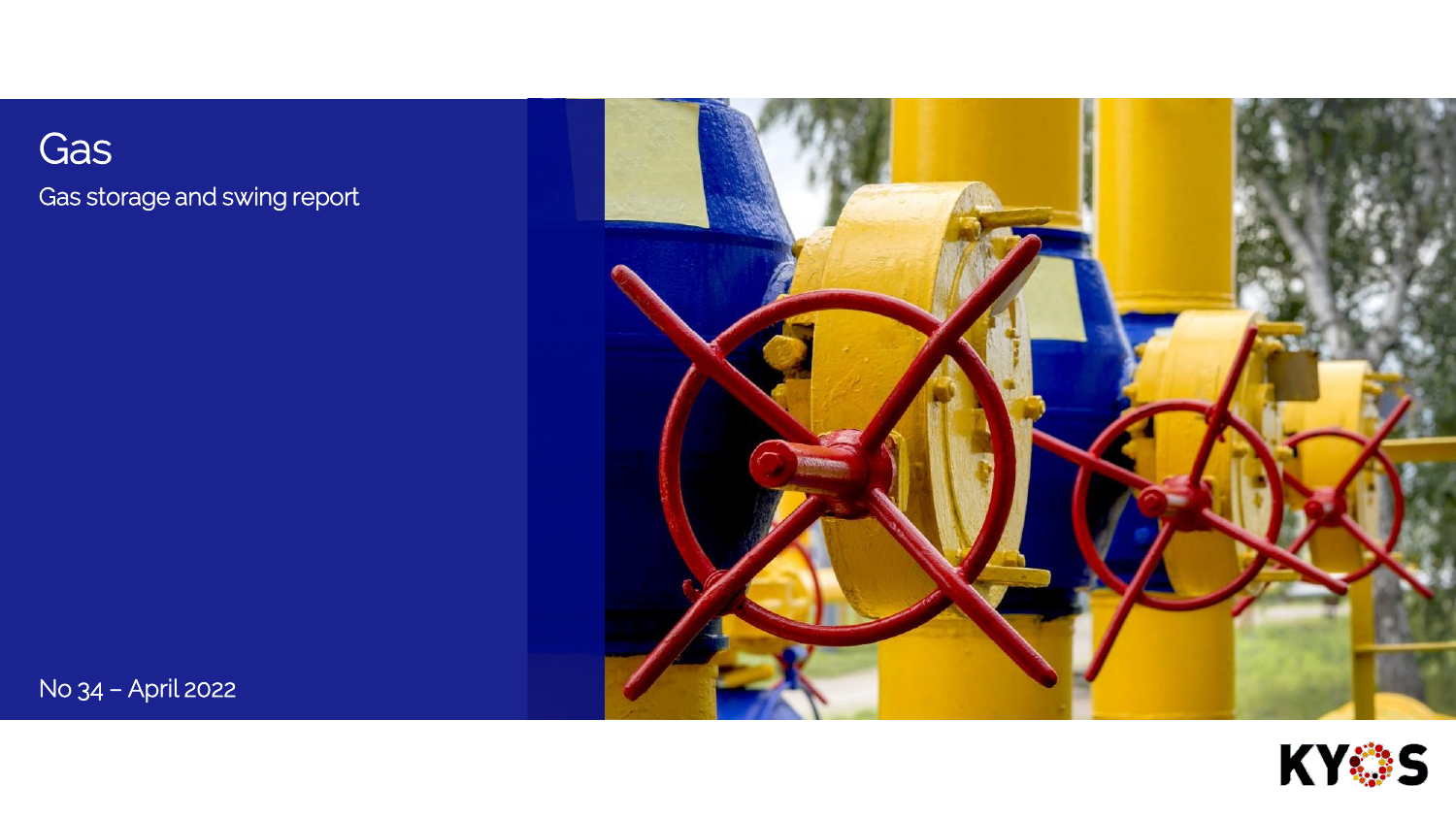# Storage and swing contract developments

|                | <b>Market</b> | <b>Product</b> | <b>Period</b> |                   | <b>Intrinsic</b> | <b>Rolling Intrinsic</b> |                                   | <b>Option</b>  |                 |
|----------------|---------------|----------------|---------------|-------------------|------------------|--------------------------|-----------------------------------|----------------|-----------------|
|                |               |                |               | <b>Cycle Cost</b> |                  | <b>Average</b>           | 10%                               | <b>Average</b> | 10%             |
| $\mathbf \Phi$ | <b>TTF</b>    | 30/30          | SY2023        | 0.50              | 0.00             | 14.72                    | 6.95                              | 13.82          | 7.71            |
| $\overline{O}$ | <b>TTF</b>    | 60/60          | SY2023        | 0.50              | 0.00             | 8.57                     | 3.33                              | 8.17           | 3.53            |
| Stora          | <b>TTF</b>    | 60/120         | SY2023        | 0.50              | 0.00             | 6.13                     | 2.77                              | 6.01           | 1.96            |
|                | <b>NBP</b>    | 30/30          | SY2023        | 1.00              | 0.60             | 41.03                    | 18.93                             | 39.97          | 24.77           |
|                | <b>NBP</b>    | 60/60          | SY2023        | 1.00              | 0.58             | 25.47                    | 12.93                             | 25.88          | 15.65           |
|                | <b>NBP</b>    | 60/120         | SY2023        | 1.00              | 0.45             | 19.62                    | 10.12                             | 19.97          | 9.90            |
|                |               |                |               |                   |                  |                          |                                   |                |                 |
|                |               |                |               |                   |                  |                          | <b>The College of the Leaders</b> |                | <b>ALL LESS</b> |

|                               | <b>Market</b> | Max/day        | Min/Max | <b>Period</b> | <b>Price</b> | <b>Intrinsic</b>             | <b>Rolling Intrinsic</b>    |                             | <b>Option</b>               |                              |
|-------------------------------|---------------|----------------|---------|---------------|--------------|------------------------------|-----------------------------|-----------------------------|-----------------------------|------------------------------|
|                               |               |                |         |               |              |                              | <b>Average</b>              | 10%                         | <b>Average</b>              | 10%                          |
| $\overline{O}$                | <b>TTF</b>    | $\overline{4}$ | 360/360 | 2023          | 96.60        | $0.00$ $\blacktriangledown$  | $1.21$ $\blacktriangledown$ | $0.57$ $\blacktriangledown$ | $1.14$ $\blacktriangledown$ | $0.63$ $\blacktriangledown$  |
| $\blacksquare$                | <b>TTF</b>    | $\mathbf{1}$   | 0/365   | 2023          | 96.60        | $0.00 \Leftrightarrow$       | $9.78 \triangle$            | $1.18 \triangle$            | $10.02 \triangle$           | $2.56 \triangle$             |
| $\overline{\mathsf{S}}$<br>ပာ | <b>TTF</b>    | $\overline{4}$ | 360/360 | 2023          | <b>MA</b>    | $-0.02 \Leftrightarrow$      | $6.62 \triangle$            | $2.44 \triangle$            | $8.87 \triangle$            | $5.69 \triangle$             |
|                               | <b>NBP</b>    | $\overline{4}$ | 360/360 | 2023          | 243.92       | $-0.01$ $\blacktriangledown$ | $1.22 \triangle$            | $0.00 \Leftrightarrow$      | $1.86$ $\triangle$          | $-5.47$ $\blacktriangledown$ |
|                               | <b>NBP</b>    | $\mathbf{1}$   | 0/365   | 2023          | 243.92       | $0.00 \Leftrightarrow$       | $26.21$ $\triangle$         | $0.00$ $\blacktriangledown$ | $24.17 \triangle$           | $5.87 \triangle$             |
|                               | <b>NBP</b>    | $\overline{4}$ | 360/360 | 2023          | <b>MA</b>    | $-0.02 \Leftrightarrow$      | $17.34 \triangle$           | $6.88$ $\triangle$          | $22.18$ $\triangle$         | $14.26$ $\triangle$          |

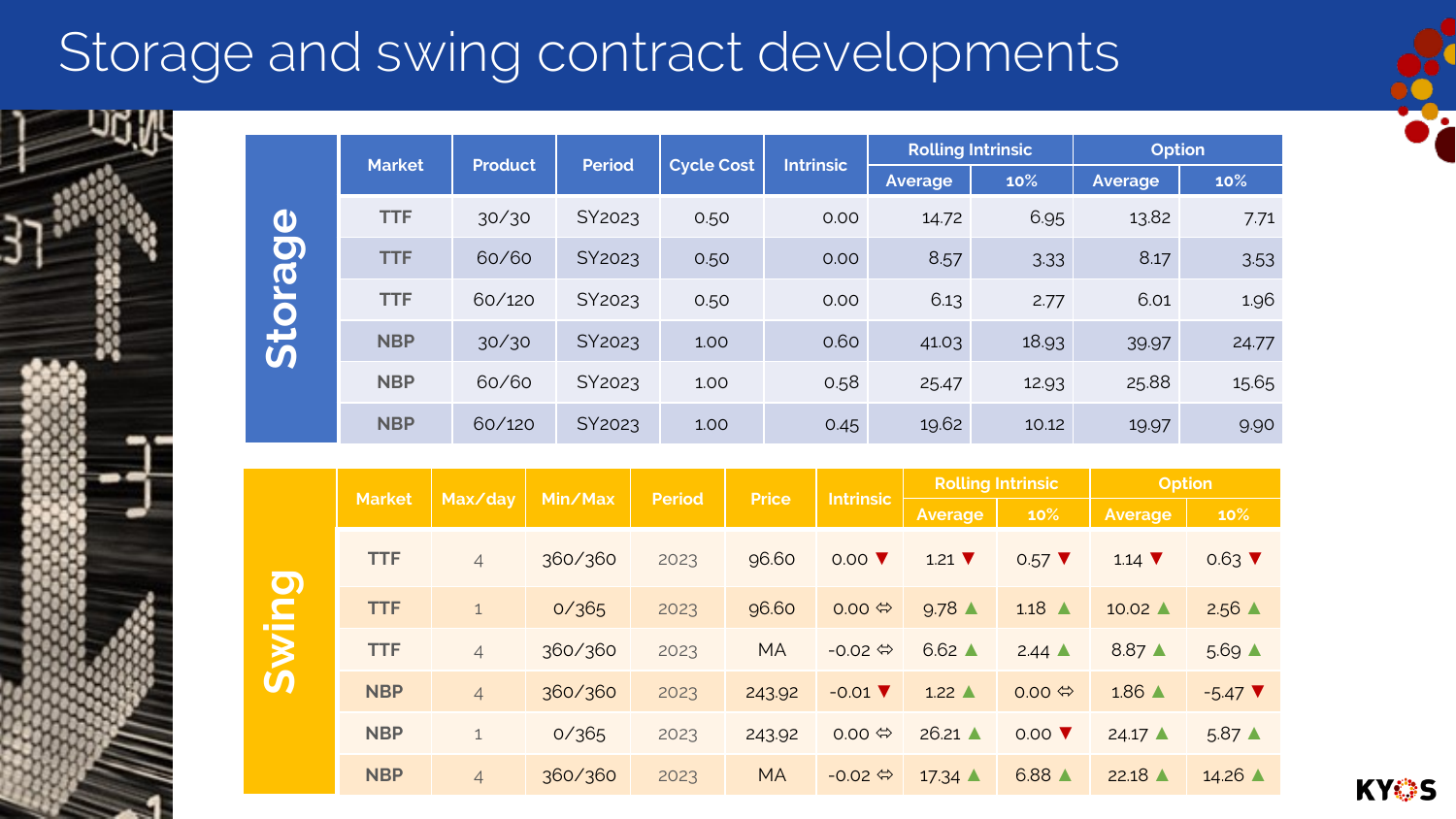## Price history









 $-$  TTF Q1-24 minus Q3-23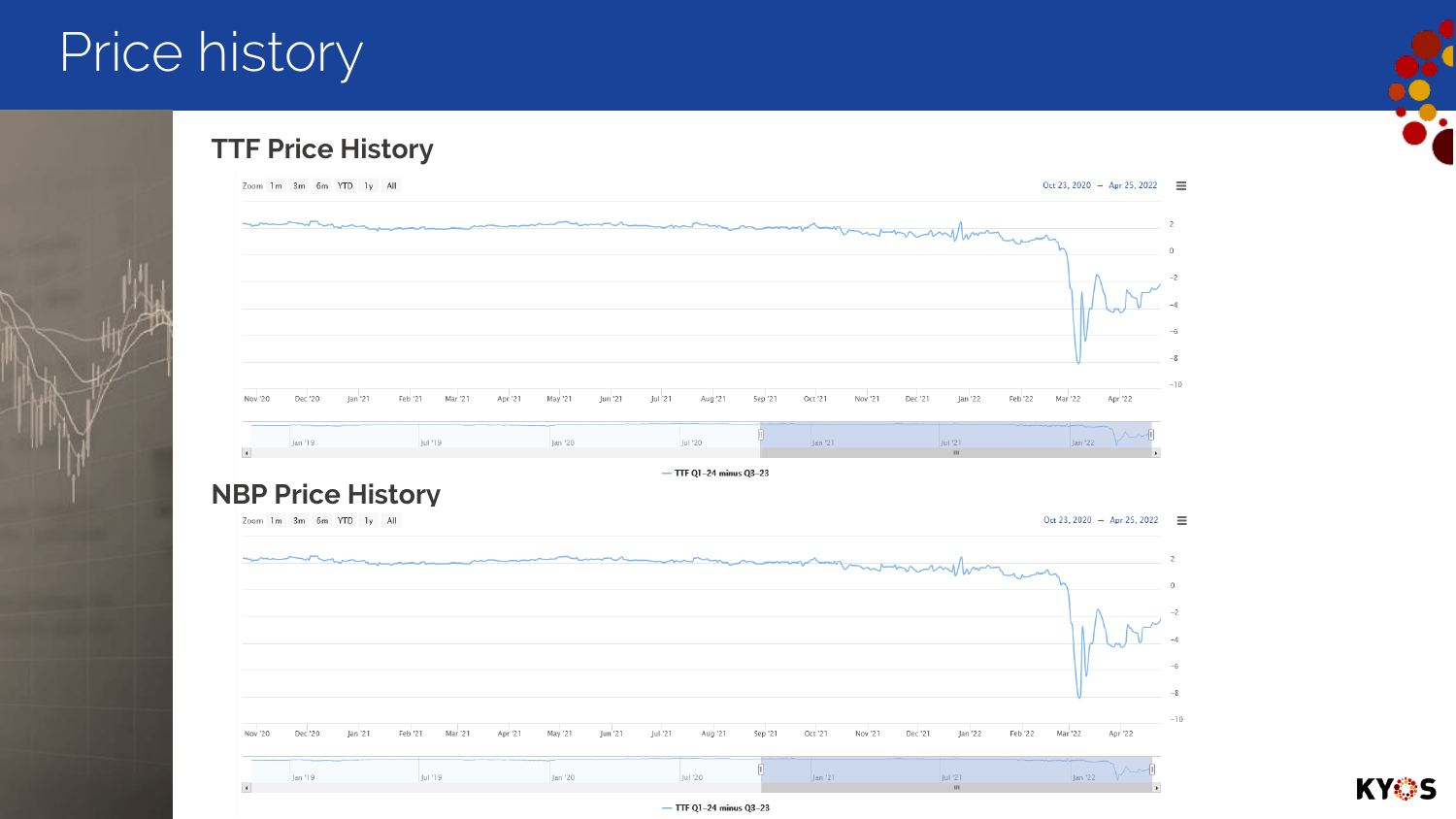# Volatility and price forward curves

100

Series<sup>1</sup>

 $\Omega$ £,

Ä

 $\mathbf{0}$ 

| <b>Market</b> | <b>Spot Volatility</b>      |                        |                     |                    |                          |  | <b>Year-ahead Forward volatility</b> |                              |                          |                    |                          |  |  |
|---------------|-----------------------------|------------------------|---------------------|--------------------|--------------------------|--|--------------------------------------|------------------------------|--------------------------|--------------------|--------------------------|--|--|
|               | 1 <sub>m</sub>              | 3m                     | 6 <sub>m</sub>      | <b>12m</b>         | <b>KYOS</b><br>sugg.     |  | 1 <sub>m</sub>                       | 3m                           | 6 <sub>m</sub>           | <b>12m</b>         | <b>KYOS</b><br>sugg.     |  |  |
| <b>TTF</b>    | $138\%$ $\triangle$         | $99\%$ $\triangle$     | 80% ▲               | $60\%$ $\triangle$ | 42%⇔                     |  | 106% $\blacktriangledown$            | 112% $\blacktriangledown$    | 113% $\triangle$         | $85\%$ $\triangle$ | 40% $\blacktriangledown$ |  |  |
| <b>NBP</b>    | $58\%$ $\blacktriangledown$ | $114\%$ $\triangle$    | $104\%$ $\triangle$ | 87% $\triangle$    | 42% $\Leftrightarrow$    |  | 112% $\blacktriangledown$            | 115% $\blacktriangledown$    | $113\%$ $\blacktriangle$ | 84% ▲              | 40% $\blacktriangledown$ |  |  |
| <b>THE</b>    | $123\%$ $\triangle$         | $85\%$ $\triangle$     | $74\%$ $\triangle$  | $57\%$ $\triangle$ | 43% $\Leftrightarrow$    |  | 104% $\blacktriangledown$            | $106\%$ $\blacktriangledown$ | $110\%$ $\triangle$      | 82% ▲              | 40% $\blacktriangledown$ |  |  |
| <b>PEG</b>    | 158%                        | 107% $\Leftrightarrow$ | $106\%$             | 78% ▲              | $45\%$ $\Leftrightarrow$ |  | $105\%$ $\blacktriangledown$         | 107% $\blacktriangledown$    | $110\%$ $\triangle$      | 82% ▲              | 40% $\blacktriangledown$ |  |  |



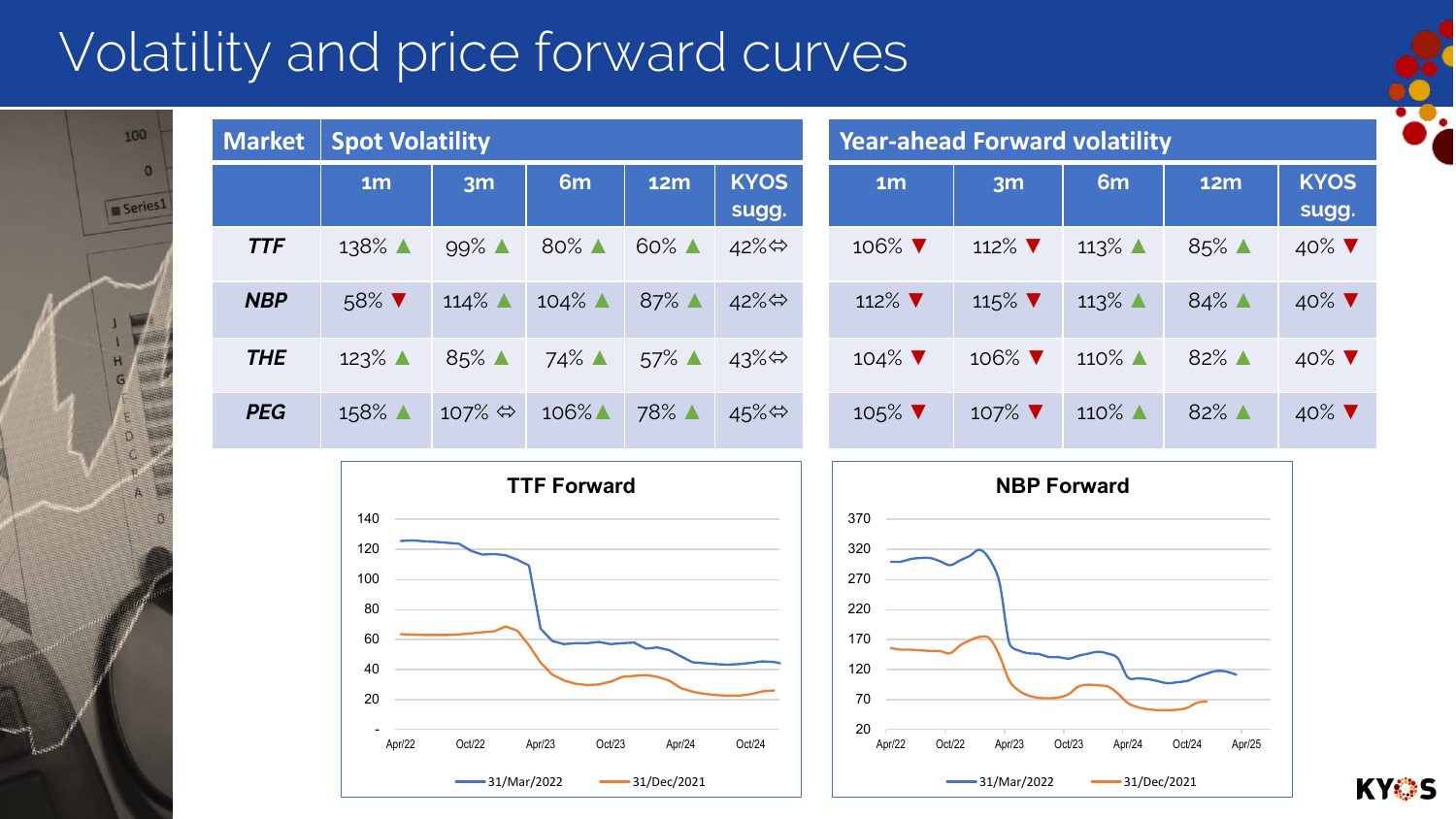## Market Trend



The war in Ukraine leads to unprecedented dynamics in the gas markets. The absolute price level is of course the most visible indicator. The TTF Month-ahead rose over the quarter to well over 220€/MWh on 7 March. This brought the whole gas curve in extreme backwardation. On 7 March the Q1-23 x Q3-22 storage spread closed even at almost -83 €/MWh. Prices and especially the front end of the curve relaxed again after this date. The TTF Monthahead closed the quarter at 125€/MWh. This also removed the extreme backwardation.

The Q1-23 x Q3-22 storage spread however, remained negative during the remainder of this quarter. Negative storage spreads give storage users no incentive to start

filling their storage for SY2022. At the same time, draft EU regulation will impose a minimum fill level of 80% on 1 November 2022. Several countries, including Germany and The Netherlands are therefore looking into applying measures to ensure that storages will be filled during this summer.

As of this report we are assessing a new storage contract: SY2023. The negative TTF storage spread is reflected in the valuation of the TTF storages by the zero intrinsic value. The full option value assessed by our models is at a relatively high value. The main driver here is the high price level. This will lead to large absolute price changes and therefore opportunities to extract value from the storage.

It is important to notice that we always report the gross trading value of the contracts. This means that additional costs that storage users have with optimizing the storage are not taken into account. At current high price levels, especially the costs to finance the injected gas and the margining costs related to forward hedges are very substantial. The value of storage products that can be currently seen in the market is therefore lower than we report. We are interested to get your views on this topic and to hear where you see current market value for storages.

Please let us know your thoughts on [info@kyos.com](mailto:info@kyos.com)

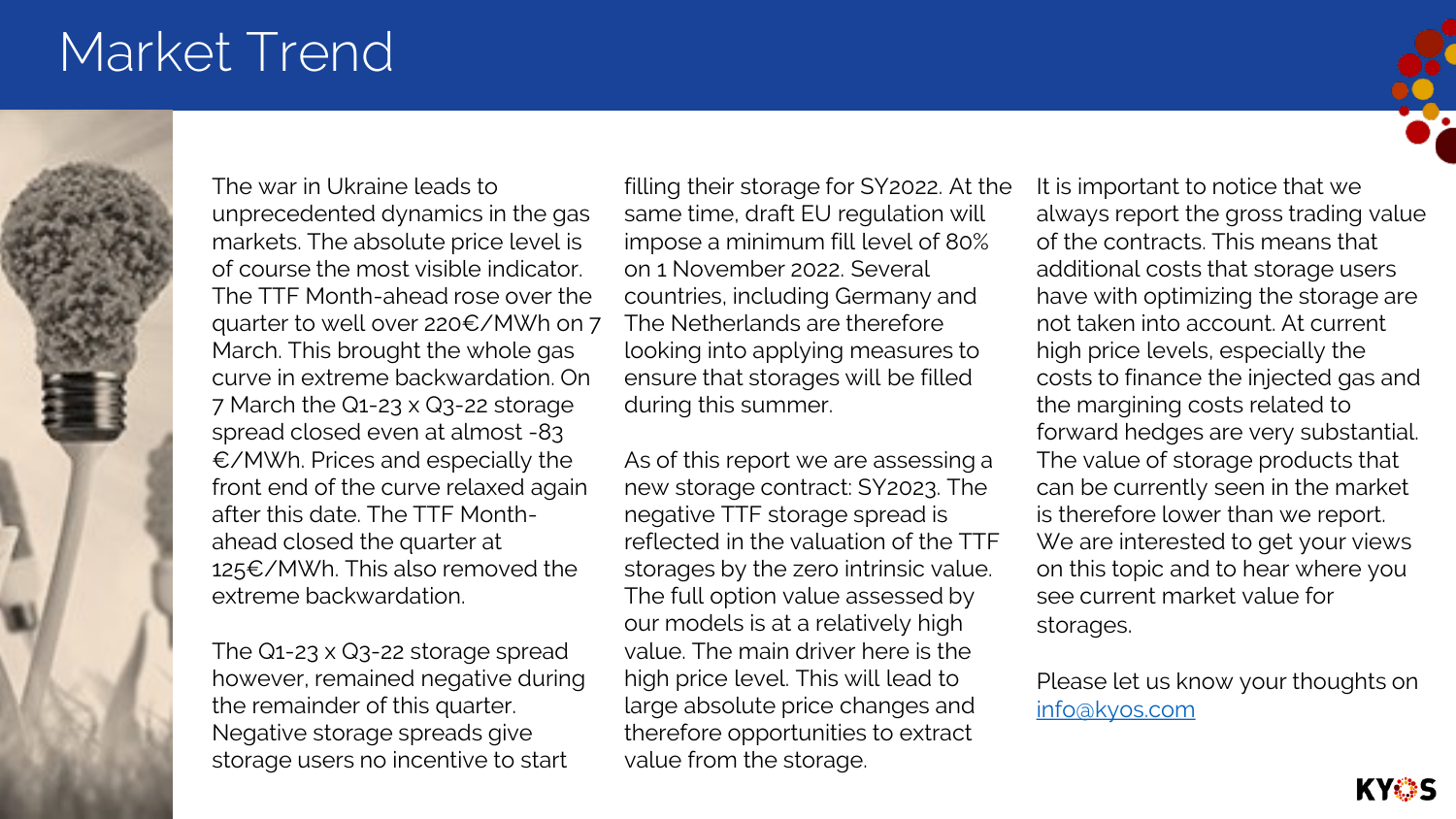## **Explanation**



#### **Storage**

- Product: 60/120 means 60 days of withdrawal and 120 days of injection capacity.
- The storage values are expressed per MWh (or therms) of working volume.

### **Swing**

### Product: Price

- Max/day is the maximum A fixed price put daily take at Q1-level or
- Min/Max are the minimum Month-ahead and maximum annual take indexed price (MA)
- 

The swing values are per MWh or therms of contract volume, which is 365 for the daily callable options (max 1 per day) and 360 for other contracts (max 4 per day).

### **Volatilities**

The volatilities are derived from the end-of-day settlement prices of gas spot and futures exchanges. They are calculated with a history of 1, 3, 6 and 12 months. The 'KYOS suggested' volatilities are our expert view, considering the historical estimates as well as recent market developments. These estimates are used for the valuations.

#### **Valuation Methodologies**

• All valuations have been performed with KYOS software and models, KyStore and KySwing. They are expressed in €/MWh (TTF) or p/th (NBP). Inputs include the spot and forward volatilities from the table in this report, as well as forward curves and some other settings.

• The trading date for all values is 31 March 2022.

• A discount rate of 2% has been applied.

• Intrinsic values are derived from the tradable products in the market.

• Rolling intrinsic and option values are derived from Monte Carlo simulations of spot and forward prices:

• Rolling intrinsic: the intrinsic value is locked in initially with tradable products; then this position, including spot, may be adjusted daily to capture extra value.

• Option value: the spot trades are optimized, taking into account the optionality of the asset, based on the least-squares Monte Carlo method. In addition, the position is delta hedged in the forward market to minimize the risk.

• Of the rolling intrinsic and option value, the table shows the average across the simulations and the 10th percentile, which is a more conservative value estimate.

• In all trading strategies, the model takes into account transaction costs of 0.02 €/MWh (TTF) or 0.02 p/th (NBP)